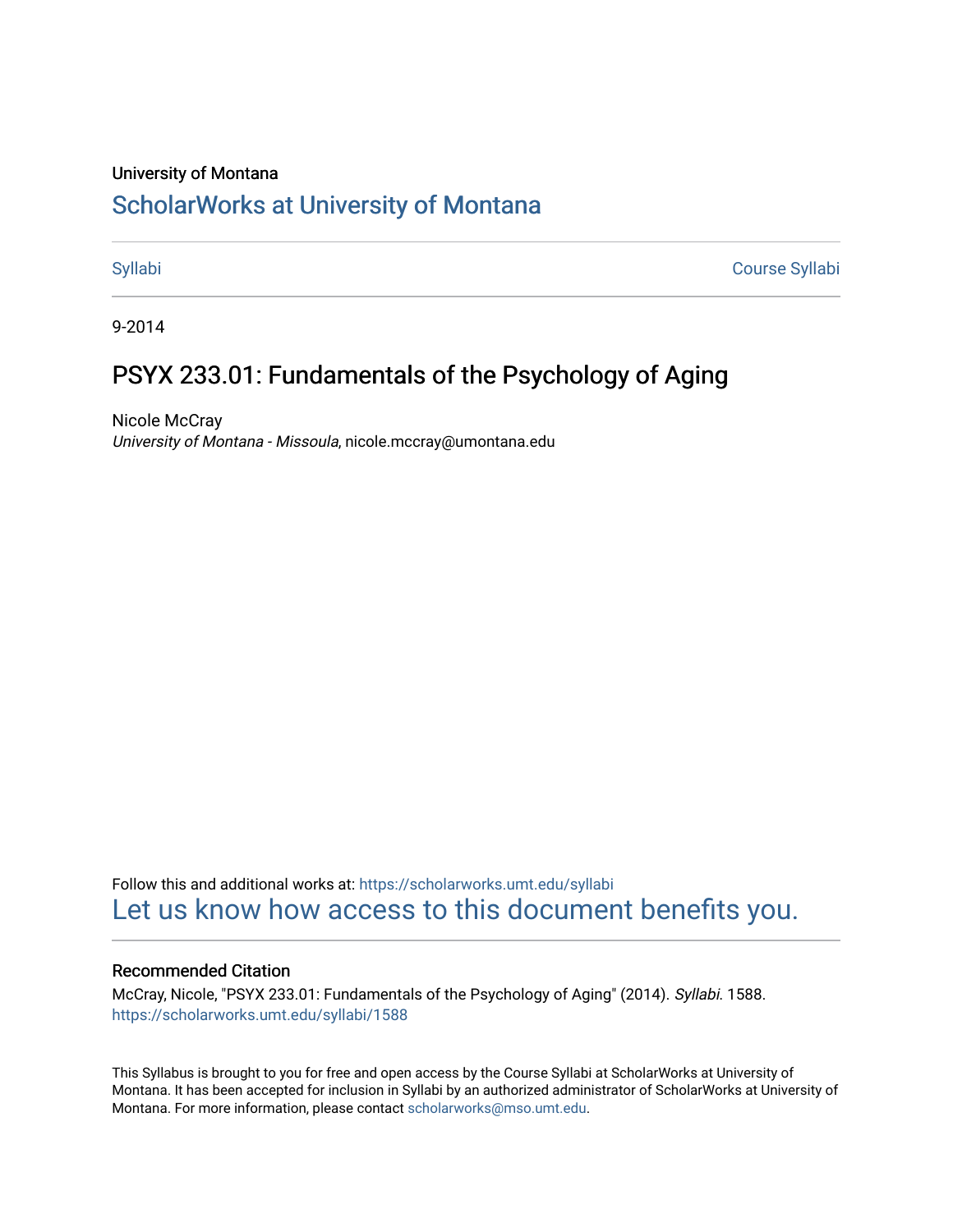## **Psychology 233 – Fundamentals of the Psychology of Aging**

**Fall 2014**

## **Course Location and Time**

STON 304 Tuesday and Thursday 2:10 – 3:30pm

## **Instructor Information**

Instructor: Nicole McCray, Ph.D. Office: Skaggs Bldg. 203 Phone: 406.243.4527 Email: [nicole.mccray@umontana.edu](mailto:nicole.mccray@umontana.edu) (the best way to contact me) Office hours:

Teaching Assistant: Teaching Assistant's email:

## **Course Objectives**

The primary purpose of this course is to provide students with an overview of issues relevant to adult development and aging. The class is taught from a biological, psychological, and social perspective. Specific topics to be covered include developmental theoretical orientations, developmental research design, physical and sensory changes, relationships, personality, memory, dementia, wisdom, death and dying, etc. Students are expected to think critically about the issues and to actively participate in class discussions. The format of the course will rely on both lecture and discussion.

In order to accomplish this objective, it is expected that students will exhibit professional behavior throughout the course. This includes, for example, student attendance, preparedness, and active participation and involvement in class. Students not exhibiting professional behavior may be asked to leave.

## **Recommended Text**

Cavangaugh, J.C., & Blanchard-Fields, F. (2011/2006). Adult development and aging (6<sup>th</sup> ed.). CA: Wadsworth/Thompson Learning.

## **Grading**

Your final course grade will be based upon 260 total possible points that will be distributed as follows:

4 Exams (50 points each): 200 1 Assignment (50 points): 50 In-class Activities: 10

Course grading will be based on the following point scale:

A = 234-260 (90-100%) B = 208-233 (80- 89%)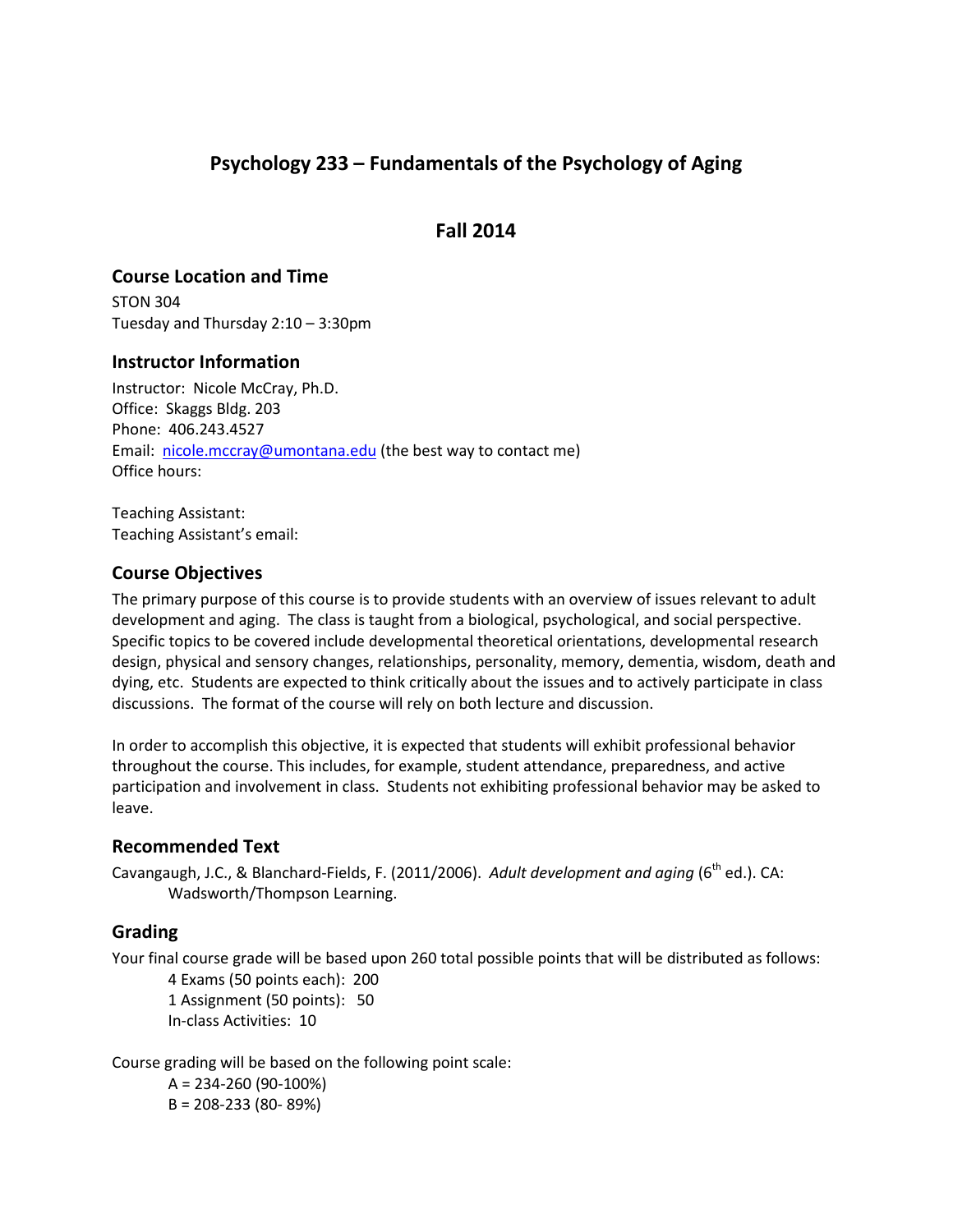C = 182-207 (70-79%) D = 156-181 (60-69%)  $F = 0-155 (0-59%)$ 

### **Exams**

Four exams will be given during the semester, each worth 50 points. The exams will test your knowledge of topics covered by the course text and information from lecture.

- Exam format: Multiple choice. **(NCS 50/50 blue/green scantron forms are needed for tests)**
- Exam make-up policy: When possible, give prior notice of a missed exam. Be prepared to provide reasonable evidence and documentation for missing an exam. Make-up exams may be in a different format than the original exam.
- Missed exam: If you miss an exam and do not make arrangements for a make-up exam, you will receive a zero as your grade for that exam.

## **Assignments**

There will be an assortment of individual assignments of which you are to pick 1. A total of five options are listed on the last page of your syllabus. These assignments are designed to increase your understanding of a theory/topic. This assignment will contribute 50 points to your final course grade.

## **Course Guidelines and Policies**

### **Disability Modifications**

The University of Montana assures equal access to instruction through collaboration between students with disabilities, instructors, an[d Disability Services for Students.](http://www.umt.edu/dss/) If you think you have a disability adversely affecting your academic performance, and you have not already registered with Disability Services, please contact Disability Services in Lommasson Center 154 or call 406.243.2243. I will work with you and Disability Services to provide an appropriate modification.

#### **Attendance**

Attendance is not mandatory and role will not be taken. However, your course grade is mostly determined by exams (which will include material from lecture as well as the text). **Course notes are not posted – if you miss class, you are responsible for the material covered.**

#### **Cell Phones**

Cell phones are to be turned off during class, please.

#### **Courtesy**

Courtesy is expected. Come to class on time and stay for the entire session. If you have an emergency and must come in late or early, please do so quietly. Be respectful of the instructor and classmates, do not be a distraction to others. Please familiarize yourself with th[e Student Conduct Code.](http://www.umt.edu/self-study2010/std3/Std3Exhibits/RE3-01/StudentConductCode.pdf)

#### **Course Withdrawal**

April 7 is the last day to drop classes with an add/drop form. After that date, no petitions to drop the course will be signed and no Incompletes will be given except in documentable emergency situations.

#### **Syllabus**

The instructor reserves the right to change the syllabus if necessary.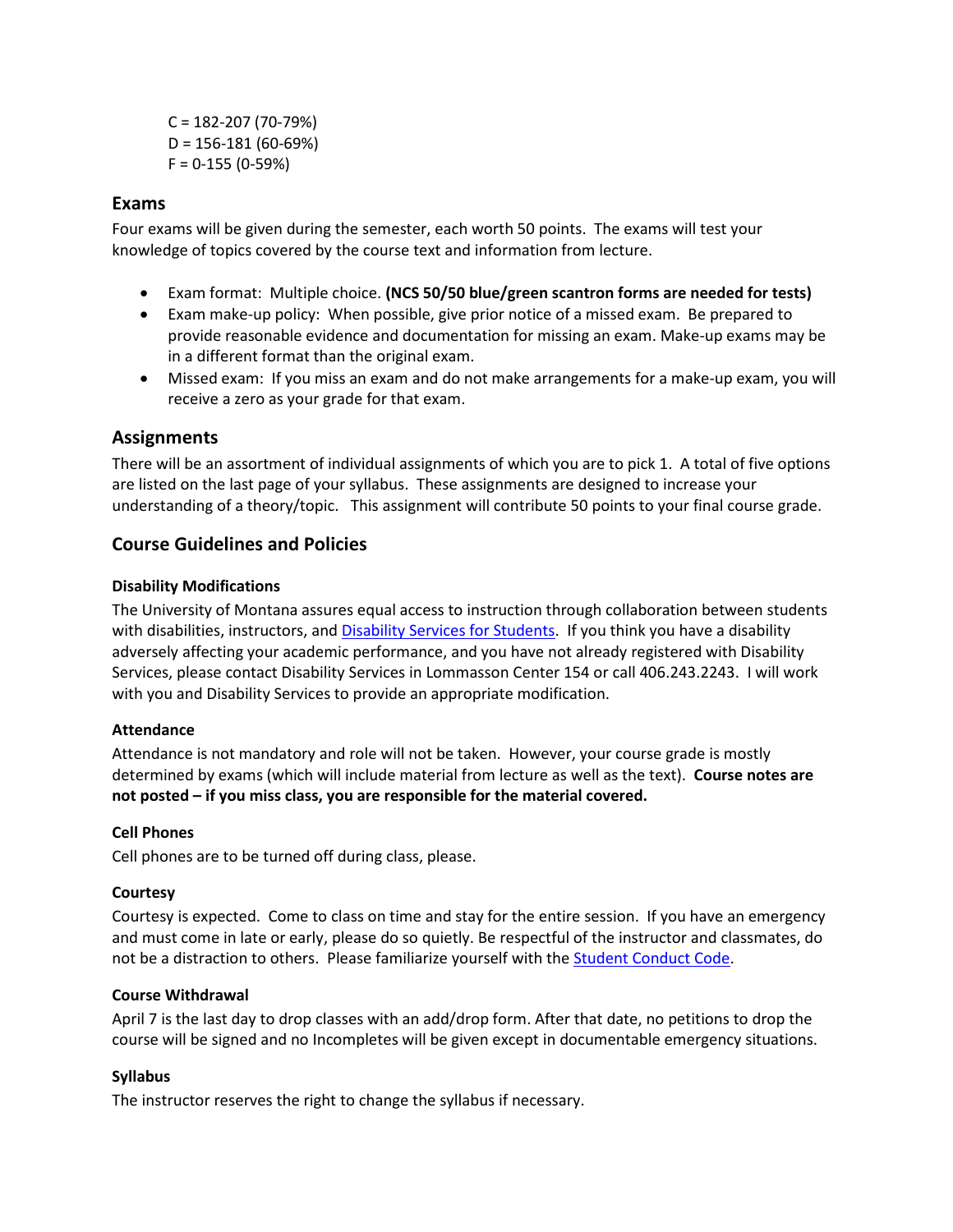## **Class Schedule**

| <b>Date</b>        | <b>Topic</b>                           | <b>Assigned Material</b> |
|--------------------|----------------------------------------|--------------------------|
| Jan. 28            | Course Overview                        |                          |
| Jan. 30            | Theoretical background &               | Chapter 1                |
|                    | <b>Research Methods</b>                |                          |
| Feb. 4-6           | Neuroscience                           | Chapter 2                |
| Feb. 11-13         | <b>Physical Changes</b>                | Chapter 3                |
| Feb. 18-20         | Longevity, Health, and                 | Chapter 4                |
|                    | Functioning                            |                          |
| Tuesday, Feb. 25   | <b>EXAM1</b>                           | <b>Chapters 1-4</b>      |
| Feb. 27-Mar. 4     | <b>Person-Environment Interactions</b> | Chapter 5                |
| Mar. 6-11          | <b>Attention and Memory</b>            | Chapter 6                |
| Mar. 13-18         | Intelligence                           | Chapter 7                |
| Mar. 20-25         | <b>Social Cognition</b>                | Chapter 8                |
| Thursday, Mar. 27  | <b>EXAM2</b>                           | <b>Chapters 5-8</b>      |
| March 31 - April 4 | <b>Spring Break!</b>                   |                          |
| Apr. 8-10          | Personality                            | Chapter 9                |
| Apr. 15-17         | <b>Mental Health/Disorders</b>         | Chapter 10               |
| Tuesday, Apr. 22   | <b>Assignment Due</b>                  |                          |
| Apr. 22-24         | Relationships                          | Chapter 11               |
| Tuesday, Apr. 29   | <b>EXAM3</b>                           | <b>Chapters 9-11</b>     |
| May 1              | Work, Leisure, & Retirement            | Chapter 12               |
| May 6              | Dying and Bereavement                  | Chapter 13               |
| May 8              | <b>Successful Aging</b>                | Chapter 14               |
| Tuesday, May 13    | <b>Final Exam</b>                      | Chapters 12-14           |
| $(1:10-3:10)$      |                                        |                          |